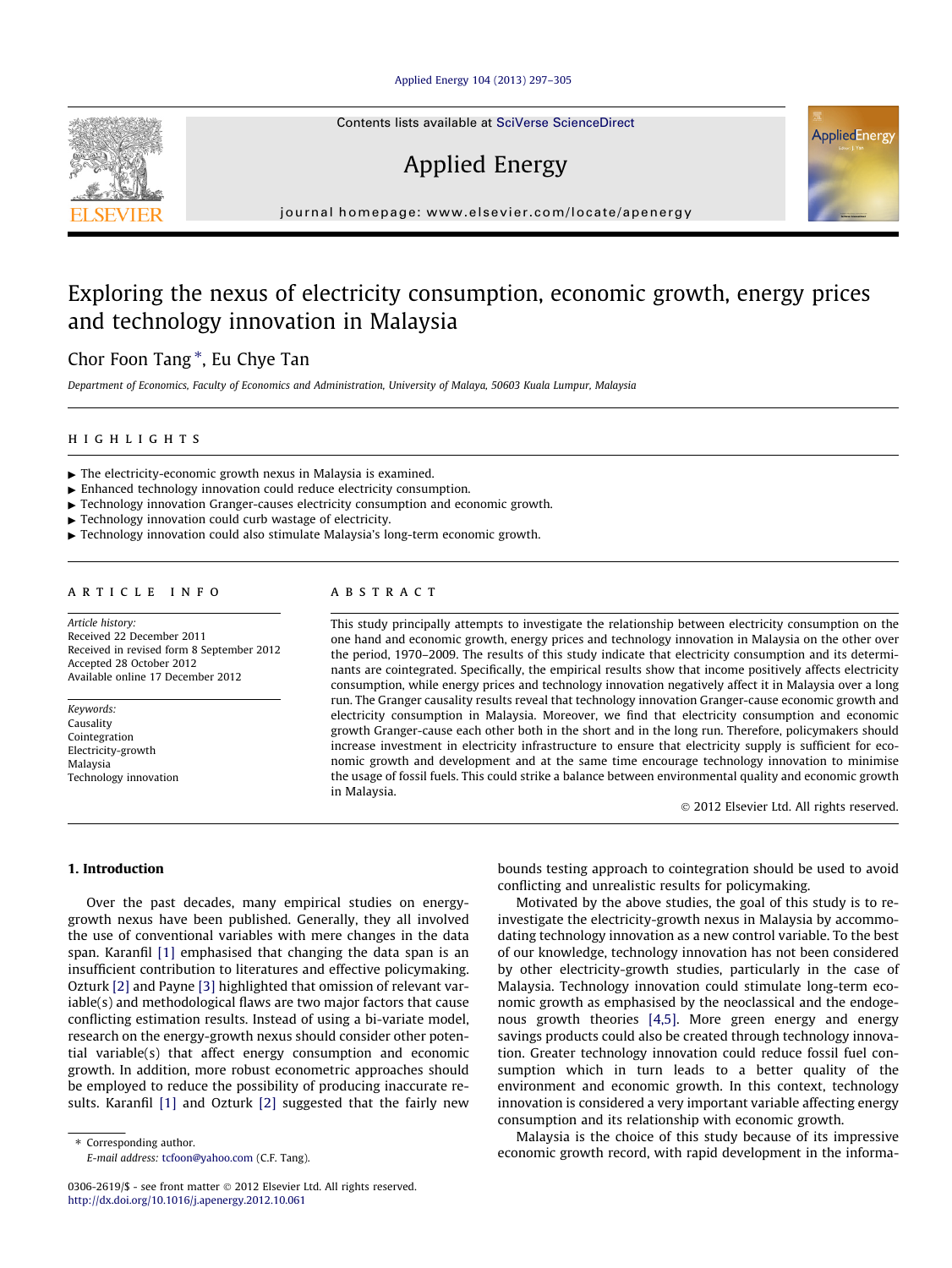tion and communication technologies (ICTs) and other infrastructures that require large inputs of electricity [\[6,7\]](#page--1-0). Since 1980s, Malaysia has been one of the popular destinations of foreign direct investment (FDI). Such influx of FDI has brought about large volumes of technology transfer to Malaysia because FDI is a main channel of foreign technology transfer. Therefore, it is important to investigate the relationship between electricity consumption, economic growth, energy prices, and technology innovation in Malaysia.

This study employs a set of econometric techniques to achieve the objective of this study. First, apart from using the standard Phillips–Perron (PP) and Kwiatkowski–Phillips–Schmidt–Shin (KPSS) unit root tests, we also apply the Zivot and Andrews [\[8\]](#page--1-0) and Narayan and Popp [\[9\]](#page--1-0) unit root tests with one and two structural breaks to verify the order of integration of each series. This is because according to Perron [\[10\],](#page--1-0) standard unit root tests have low power when there are structural breaks in the data series. On the basis of Monte Carlo experiments, Narayan and Popp [\[11\]](#page--1-0) found that the two-break unit root test proposed by Narayan and Popp [\[9\]](#page--1-0) has better size and power than the other unit root tests (e.g. [\[12,13\]\)](#page--1-0). Second, we follow the recommendations of Karanfil [\[1\]](#page--1-0) and Ozturk [\[2\]](#page--1-0) in using the bounds testing approach to cointegration to examine the presence of a long run equilibrium relationship between electricity consumption and its determinants in Malaysia. This approach is superior for small samples and is able to handle variables with mixed orders of integration. Finally, the Granger causality test will be conducted within an error-correction model (ECM) to ascertain the direction of causality among electricity consumption, economic growth, energy prices, and technology innovation in Malaysia to yield valuable lessons for future policy direction. One of the advantages of using the ECM-based Granger causality test is that it allows us to differentiate between short and long run causal relationships, if any.

The rest of this paper will be organised as follows. A concise review of the power sector in Malaysia is presented in the next section. Section 3 then discusses the past empirical studies on Malaysia and Section [4](#page--1-0) will describe the methodology used in this study. The empirical results will be discussed in Section [5](#page--1-0). Finally, Section [6](#page--1-0) will present the conclusion and policy recommendations.

### 2. An overview of power sector in Malaysia

Malaysia which gained independence from Britain in 1957 is one of the more advanced developing countries in the Association of Southeast Asia Nation (ASEAN). As a result of rapid development, there was a sharp increase in energy consumption. For example, electricity sold in 1955 was only 919 million kilowatt per hour (kWh), and it increased markedly to 21,889 million kWh in 1989 and to more than 89,000 million kWh in 2007 [\[14\]](#page--1-0).

Historically, the main power supply in Malaysia was managed by the Central Electricity Broad (CEB) which was renamed as the National Electricity Broad (NEB) in June 1965. However, in the mid-1980s, the privatisation policy has been implemented to improve the power sector's efficiency and productivity. Under the Privatisation Master Plan [\[15\],](#page--1-0) Tenaga National Berhad (TNB) was established on 1st September 1990 to replace the NEB. Currently, electricity in Malaysia is supplied, transmitted and distributed by three main utility companies namely, TNB, Sabah Electricity Private Limited (SESB), and Sarawak Electricity Supply Corporation (SESCO). TNB remains the largest power supply utility company in Malaysia and Southeast Asia. It is responsible for supplying electricity throughout Peninsula Malaysia and Sabah while SESB and SESCO are responsible for supplies to East Malaysia.

Fig. 1 shows that oil was previously the main resources used for generating electricity in Malaysia. However, it was gradually re-



Fig. 1. The sources of electricity in Malaysia. Source: World Development Indicators (WDI).

placed by natural gas and coal due to the implementation of the Four-Fuel Diversification Policy in 1981. Following that, electricity in Malaysia was generated by four main resources such as oil, natural gas, hydropower, and coal. Before 1980, nearly 90% of the electricity in Malaysia was generated by oil, while hydropower supplied the remainder (see Fig. 1). In 1990, the contribution of natural gas to electricity generation in Malaysia was approximately 20% compared to approximately 51% contribution from oil. Nevertheless, the contribution of natural gas grew tremendously to approximately 70% in 2005, while the contribution of oil dropped to approximately 5%. Apart from natural gas, another important fossil fuel for generating electricity in Malaysia is coal and it becomes more prominent after 2000. In 1990, coal contributed 4.7% of total electricity generation in Malaysia and this has increased to 28% in 2007. According to Energy Information Administration [\[16\]](#page--1-0), coal accounted for 42% of world electricity generation in 2007. It is expected to continue contributing to a large portion of worldwide electricity generation until 2035 as it is the world's most abundant fossil fuel and is cheaper compared with the other fossil fuel.

### 3. Review of studies on Malaysia

Economists and environmentalists have been investigating the nexus between energy consumption and economic growth because it has important policy implications. Basically, they attempt to determine whether energy consumption Granger-causes economic growth or economic growth Granger-causes energy consumption or both. Understanding the direction of causality is very important for policymakers to formulate appropriate energy and economic growth and development policies to ensure sustainable economic development. Thus, knowing the direction of causal relationship between energy consumption and economic growth is needed even though it is not a new area of exploration. There are many existing studies on this topic were published using either a bi-variate or a multivariate framework. A major limitation of bi-variate studies is that they are prone to suffer from the omitted variable bias problem. In other words, biased estimates of the actual causal relationship between two variables of interest could result from a bi-variate model. Recently, Ozturk [\[2\]](#page--1-0) and Payne [\[3\]](#page--1-0) have published two comprehensive literature surveys on the energy-growth nexus. To conserve space, our literature review only focuses on the empirical studies related to Malaysia (see [Table 1\)](#page--1-0). Generally, the Malaysian empirical studies can be divided into two major groups. The first group involved bi-variate framework, while the second involved multivariate framework.

We begin our discussion with the findings of the bi-variate framework studies. Masih and Masih [\[17\]](#page--1-0) used annual data from